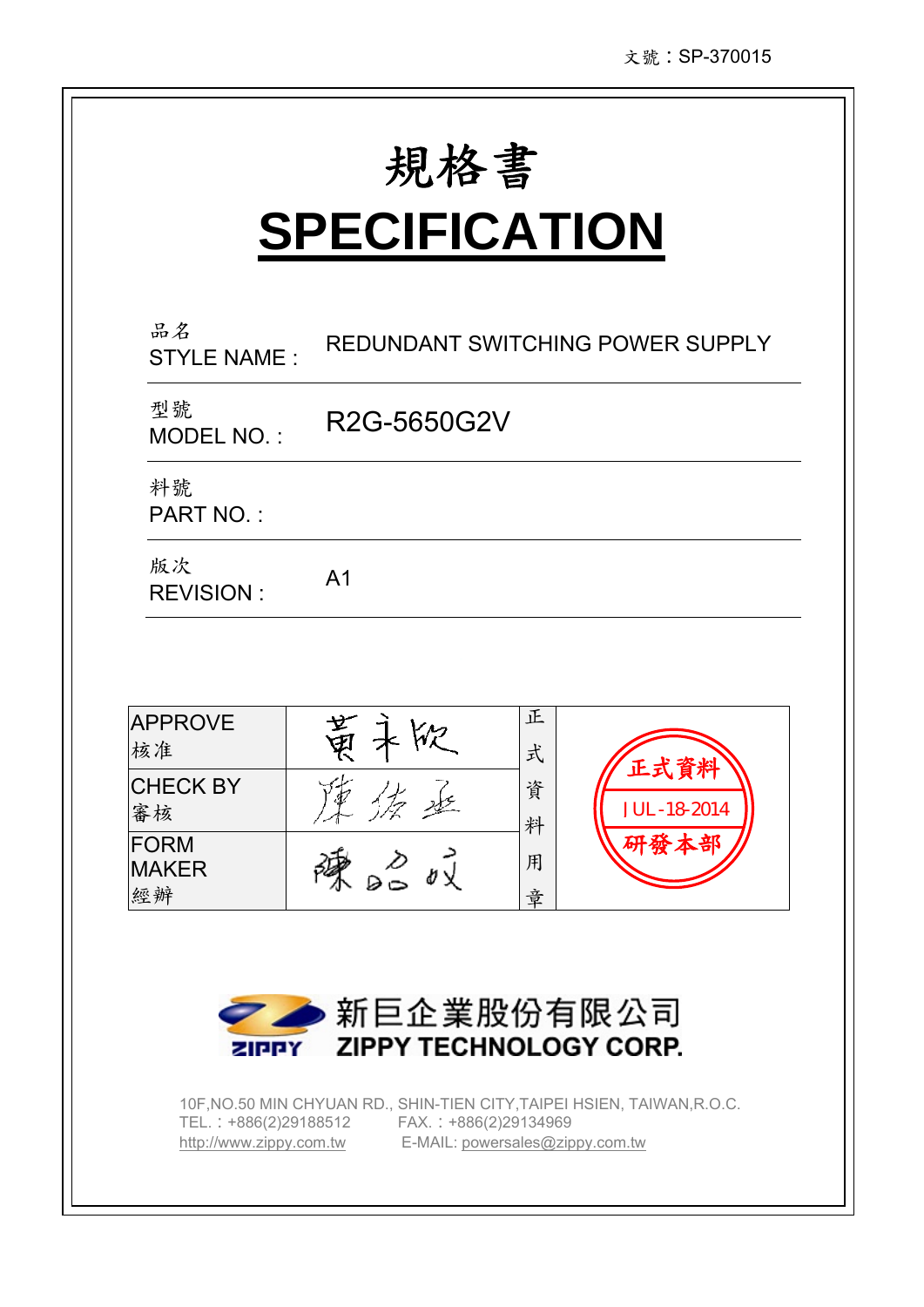

# **Revision**

| Rev. | Page | Item | $\Delta$ ate | Description |
|------|------|------|--------------|-------------|
|      |      |      |              |             |

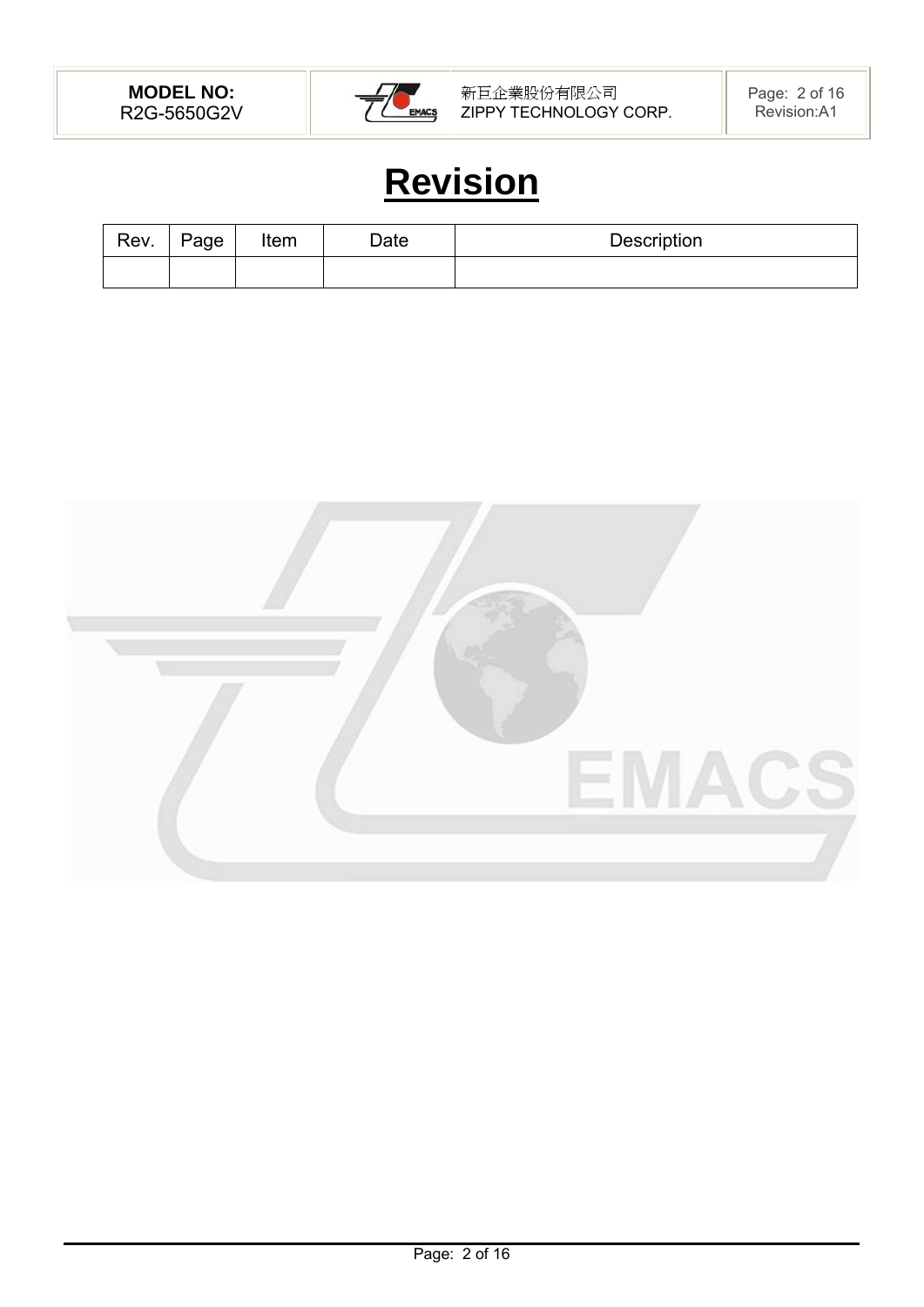

# **MODEL NO. R2G-5650G2V**

# 1.0 SCOPE

- 2.0 Input requirements
	- 2.1 AC Input Voltage, Frequency and Current
	- 2.2 AC Inrush Current
	- 2.3 Power factor correction / Current Harmonics
	- 2.4 Efficiency
	- 2.5 AC Line Dropout
	- 2.6 AC Line Transient Specification
	- 2.7 AC Line Fast Transient Specification
- 3.0 Output requirements
	- 3.1 Output Current / Loading
	- 3.2 DC Voltage Regulation
	- 3.3 Ripple and noise
	- 3.4 Dynamic Loading
	- 3.5 Capacitive Loading
	- 3.6 Timing Requirements
	- 3.7 Remote on / off control
	- 3.8 Overshoot at Turn-on / Turn-off
	- 3.9 standby Outputs

#### 4.0 Protection

- 4.1 Over power protection
- 4.2 Over voltage protection
- 4.3 Over current protection
- 4.4 Short Circuit Protection
- 5.0 Environmental Requirements
	- 5.1 Temperature
	- 5.2 Humidity
	- 5.3 Altitude
- 6.0 Safety
	- 6.1 UL
	- 6.2 CUL
	- 6.3 TUV
	- 6.4 CCC
	- 6.5 Power Line Transient
	- 6.6 RFI / EMI Standards
	- 6.7 Leakage current
	- 6.8 Production Line Testing
	- 6.9 Hi-Pot Testing
	- 6.10 Insulation resistance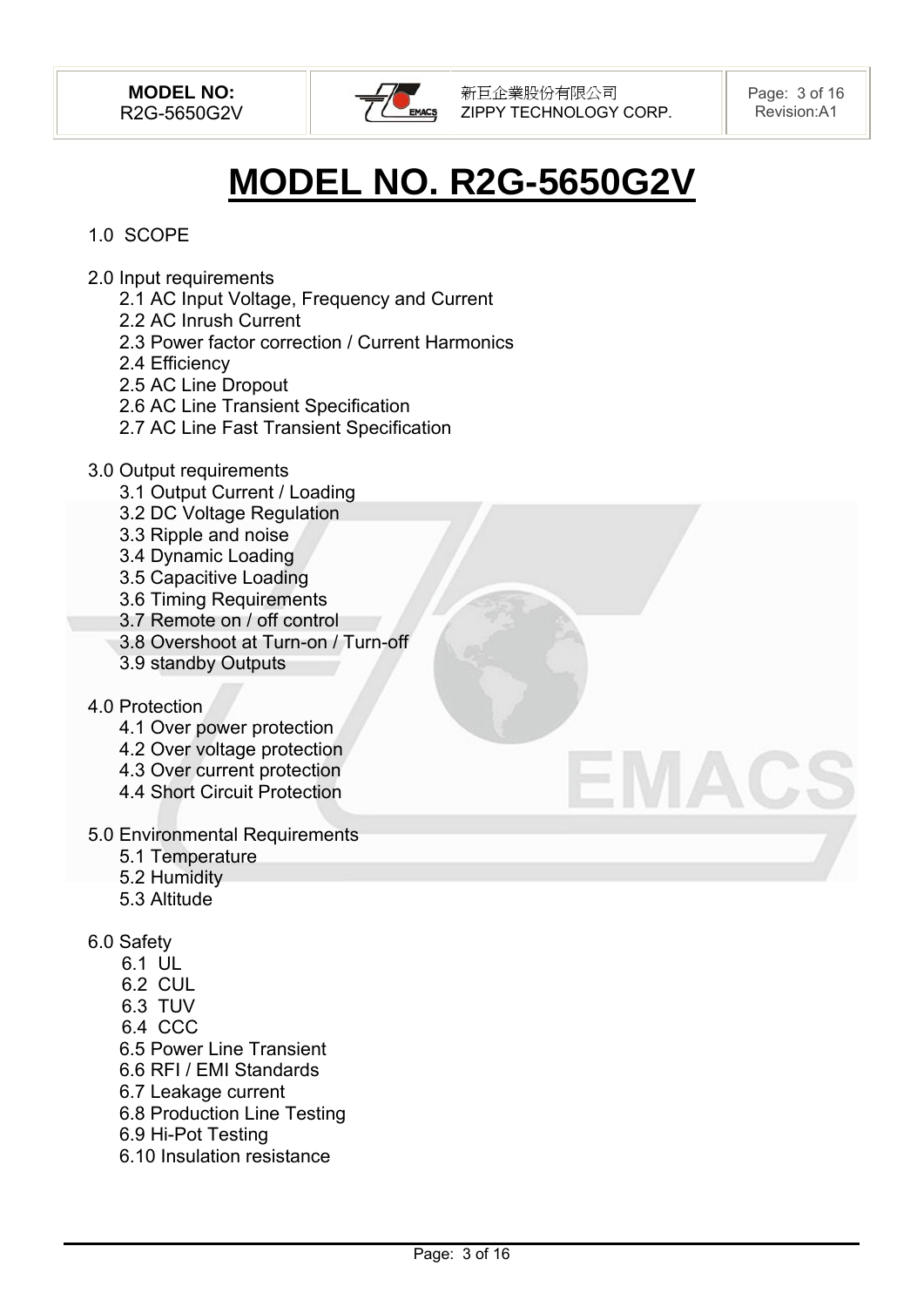

- 7.0 Reliability 7.1 Burn in 7.2 MTBF
- 8.0 Mechanical requirements
- 9.0 Redundant Function
	- 9.1 Hot Swap Requirements
	- 9.2 LED INDICATORS
	- 9.3 TTL INDICATORS.

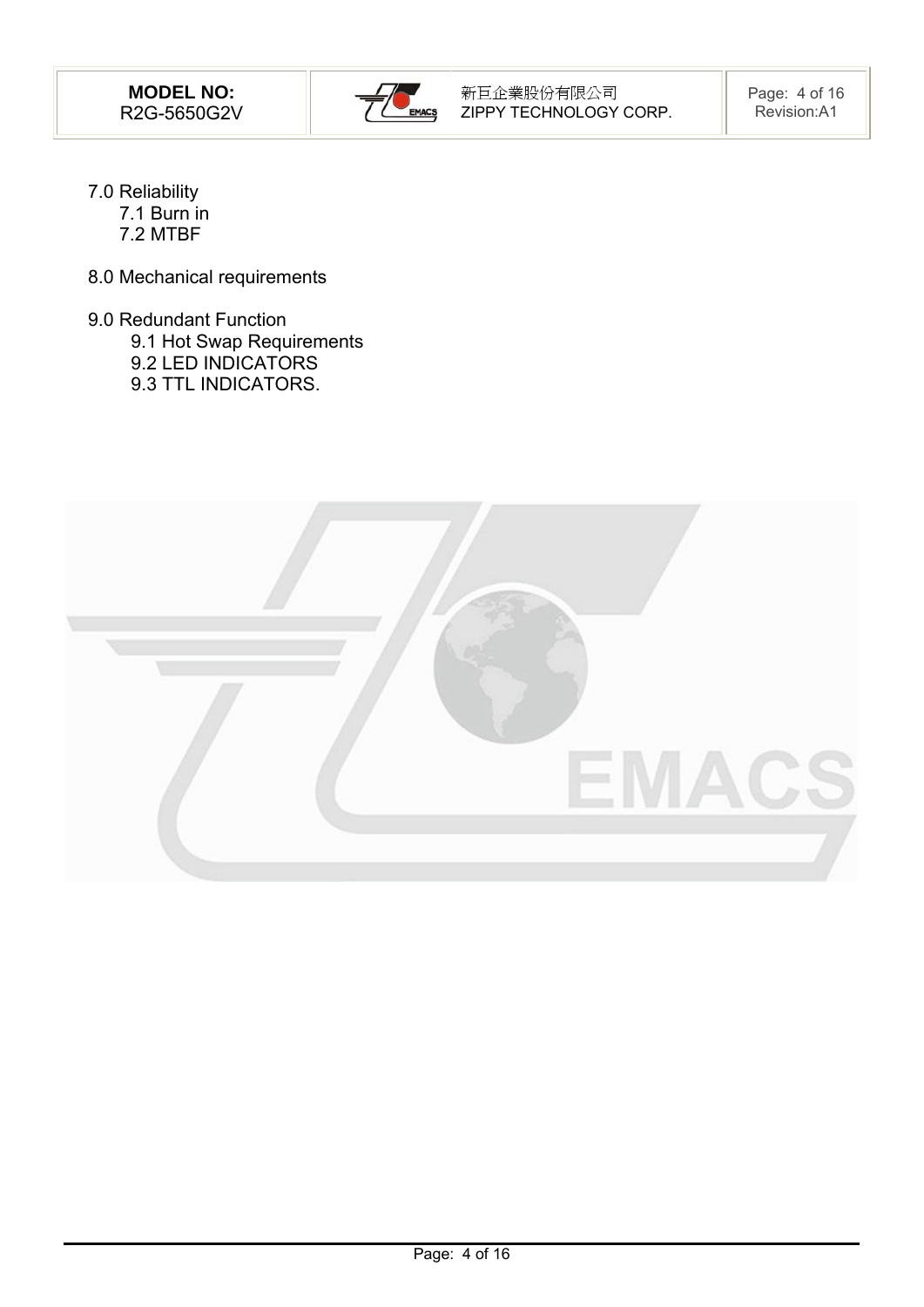

#### 1.0 Scope

This specification defines the performance characteristics of a grounded, Ac input,650 watts, 5 output level power supply. This specification also defines world wide safety requirements and manufactures process test requirements.

R2G-5650G2V power system is 1+1 Redundant power system consisting of two GIN-2650G2 power modules and one R2G-5650G2V power system frame.

#### 2.0 Input requirements

2.1 AC Input Voltage, Frequency and Current (Rating: 100V-240Vac, 47-63Hz, 10-5A)

| Parameter      | <b>Minimum</b> | Rated      | Maximum | Max. Current |
|----------------|----------------|------------|---------|--------------|
| Voltage (115V) | 90 Vac         | 100-127Vac | 132 Vac | 10A          |
| Voltage (230V) | 180 Vac        | 200-240Vac | 264Vac  | 5A           |
| Frequency      | 47 Hz          | 50 / 60 Hz | 63 Hz   |              |

Table 1 – AC Input Voltage , Frequency and Current

# 2.2 AC Inrush Current

 AC line inrush current shall not damage any component nor cause the AC line fuse to blow under any DC conditions and with any specified AC line input voltage and frequency. Repetitive On/Off cycling of the AC input voltage shall not damage the power supply.

35/70 amps @115/230 VAC (at 25 degrees ambient cold start for each power unit) .

#### 2.3 Power factor correction / Current Harmonics

 The power supply modules shall incorporate universal power input with active power factor correction, which shall reduce the line harmonics in accordance with the EN61000-3-2 CLASS "D" standards.

PFC:up to the target of 95% @115V& 90% @230V, full load.

# 2.4 Efficiency

The minimum power supply system efficiency shall be  $89 \pm 2\%$ , measured at nominal input voltage 230 V and full loading.

#### NOTE:

- 1. Any difference either on the DC output cable (i.e., length, wire gauge) or on the accurate of instruments will conclude different test result.
- 2. This test result doesn't include the fan power consumption. The efficiency will be reduced 2%(maximum) if the fan power consumption is included.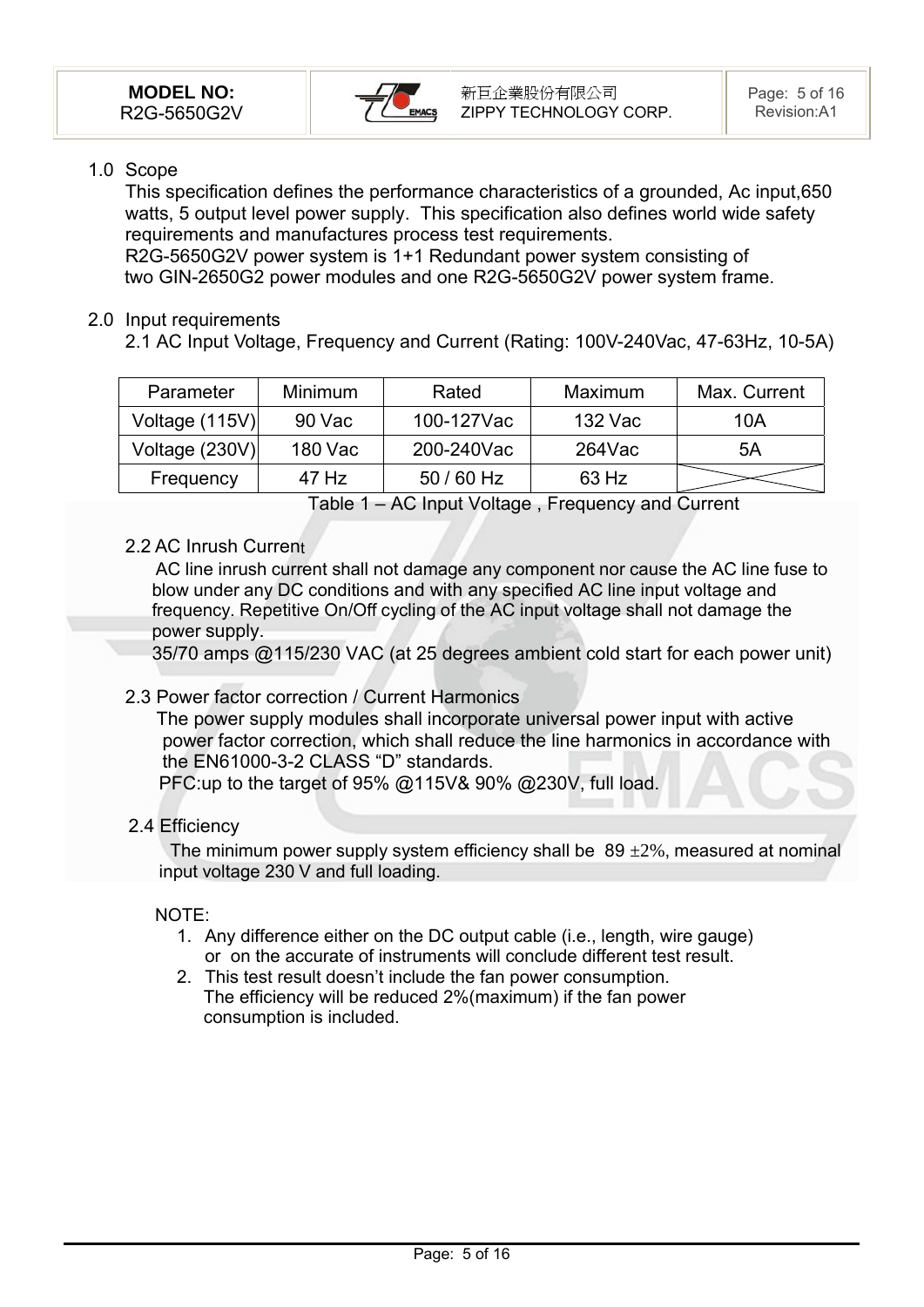

Typical Distribution of Efficiency :

| LOAD(20%)          |        |         |        |        |       |  |  |
|--------------------|--------|---------|--------|--------|-------|--|--|
| Output             | $+5V$  | $+3.3V$ | $+12V$ | $-12V$ | 5VSB  |  |  |
| Load Current       | 3.77A  | 3.01A   | 8.14A  | 0.08A  | 0.53A |  |  |
| Voltage(Rms)       | 5.01V  | 3.32V   | 12.17V | 12.14V | 5.02V |  |  |
| $P$ in(AC in 230V) | 161.1W |         |        |        |       |  |  |
| EFF.               | 81.60% |         |        |        |       |  |  |

| LOAD(50%)               |       |         |        |        |       |  |  |
|-------------------------|-------|---------|--------|--------|-------|--|--|
| Output                  | $+5V$ | $+3.3V$ | $+12V$ | $-12V$ | 5VSB  |  |  |
| Load Current            | 9.42A | 7.54A   | 20.35A | 0.19A  | 1.32A |  |  |
| Voltage(Rms)            | 5.00V | 3.31V   | 12.11V | 12.15V | 4.97V |  |  |
| $P$ in $(AC$ in $230V)$ |       |         | 368.4W |        |       |  |  |
| EFF.                    |       |         | 88.80% |        |       |  |  |

| FULL LOAD(100%)    |        |         |        |        |       |  |  |
|--------------------|--------|---------|--------|--------|-------|--|--|
| Output             | $+5V$  | $+3.3V$ | $+12V$ | $-12V$ | 5VSB  |  |  |
| Load Current       | 20.0A  | 19.0A   | 39.0A  | 0.5A   | 3.0A  |  |  |
| Voltage(Rms)       | 5.00V  | 3.29V   | 12.03V | 12.19V | 4.90V |  |  |
| $P$ in(AC in 230V) | 733W   |         |        |        |       |  |  |
| EFF.               | 89.00% |         |        |        |       |  |  |
|                    |        |         |        |        |       |  |  |

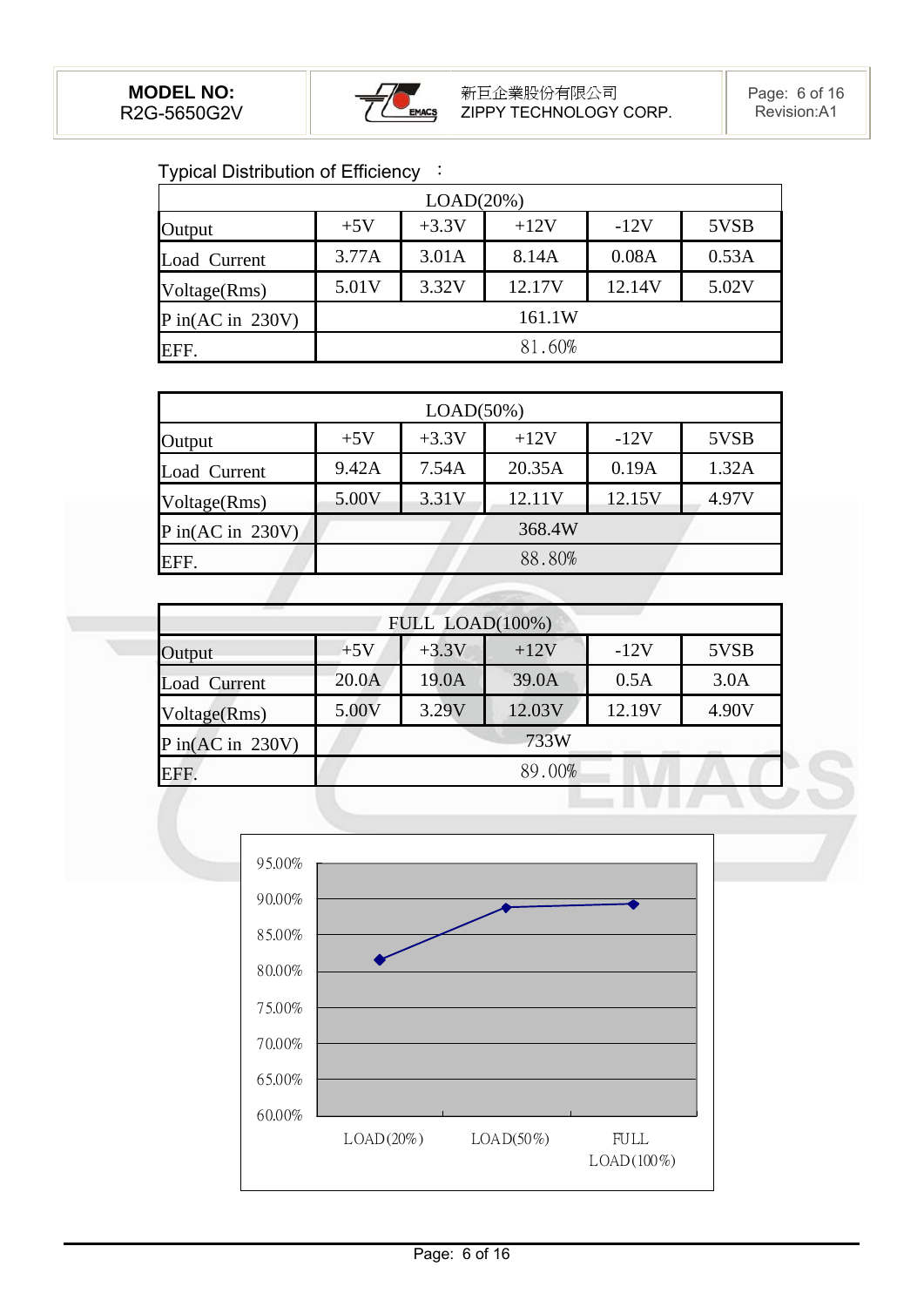

#### 2.5 AC Line Dropout

An AC line dropout of 12mS(at 60% MAX. load) or less shall not cause any tripping of control signals or protection circuits.

If the AC dropout lasts longer than 16mS(at 60% MAX. load) the power supply should recover and meet all turn on requirements. The power supply shall meet the regulation requirement over all rated AC voltages, frequencies, and output loading conditions.Any dropout of the AC line shall not cause damage to the power supply. An AC line dropout is defined as a drop in AC line to 0VAC at any phase of the AC line for any length of time.

#### 2.6 AC Line Transient Specification

 AC line transient conditions shall be defined as "sag" and "surge" conditions. Sag conditions (also referred to as "brownout" conditions) will be defined as the AC line voltage dropping below nominal voltage. Surge will be defined as the AC line voltage rising above nominal voltage.

#### 2.7 AC Line Fast Transient Specification

The power supply shall meet the EN61000-4-5 directive and any additional requirements in IEC1000-4-5:1995 and the Level 3 requirements for surgewithstand capability, with the following conditions and exceptions:

• These input transients must not cause any out-of-regulation conditions, such as overshoot and undershoot, nor must it cause any nuisance trips of any of the power supply protection circuits. .

• The surge-withstand test must not produce damage to the power supply.

• The supply must meet surge-withstand test conditions under maximum and minimum DC-output load conditions.

#### 3.0 Output requirements

#### 3.1 Output Current / Loading

The Table 2 define two power and current rating. The power supply shall meet both static and dynamic voltage regulation requirements for minimum load condition.

| <b>Output</b> | $+5V$ | $+3.3V$ | $+12V$ | $-12V$ | $+5VS$ |
|---------------|-------|---------|--------|--------|--------|
| Max. Load     | 32A   | 25A     | 54A    | 0.5A   | 3A     |
| Min. Load     | 1.0A  | 1.0A    | 1.0    | 0Α     | 0.1A   |

Table 2 – Output Current:

+5V and +3.3V Max. power:170W

Total power:650W (MAX)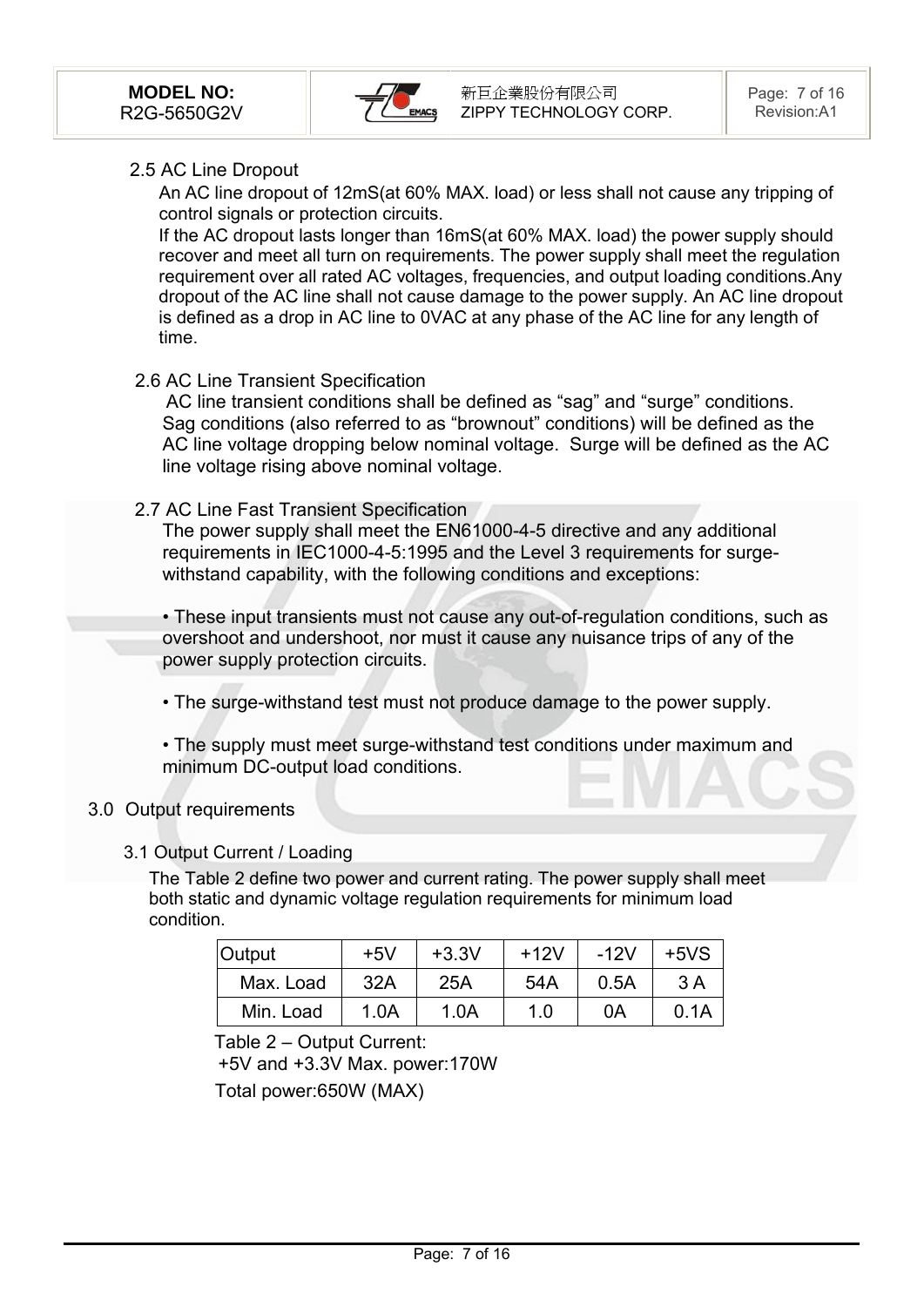

#### 3.2 DC Voltage Regulation

The power supply output voltages must stay within the following voltage limits when operating at steady state and dynamic loading conditions. All outputs are measured with reference to the return remote sense (ReturnS) signal. The +5V, +12V, -12V and +5VSB outputs are measure at the power supply connectors' references to ReturnS. The +5V and +3.3V is measured at its remote sense signal (+5VS+, +3.3VS) located at the signal connector.

| <b>Output Voltage</b> | $+5V$ | $+3.3V$ | $+12V$ | $-12V$                                       | +5VSB |
|-----------------------|-------|---------|--------|----------------------------------------------|-------|
| Load Reg.             |       |         |        | $+5/-5\%$ +5/-5% +5/-5% +5/-5% +5/-5% +5/-5% |       |
| Line Reg.             | ±1%   | ±1%     | ±1%    | ±1%                                          | ±1%   |

#### Table 3 – Regulation

# 3.3 Ripple and noise

The maximum allowed ripple/noise output of the power supply is defined in Table 4.

This is measured over a bandwidth of 0 Hz to 20 MHz at the power supply output connectors. A 100μF tantalum capacitor in parallel with a 0.1 μF ceramic capacitor are placed at the point of measurement.

| <b>Output Volatage</b> | <b>Ripple</b> | Ripple+Noise |
|------------------------|---------------|--------------|
| $+5V$                  | $50mV(P-P)$   | $50mV(P-P)$  |
| $+12V$                 | $120mV(P-P)$  | 120mV(P-P)   |
| $-12V$                 | $120mV(P-P)$  | 120mV(P-P)   |
| $+3.3V$                | 50mV(P-P)     | $50mV(P-P)$  |
| $+5Vsb$                | $50mV(P-P)$   | 50mV(P-P)    |

Table 4 - Ripple and noise

# 3.4 Dynamic Loading

The output voltages shall remain within the limits specified in Table 5 for the step loading and within the limits specified in Table 6 for the capacitive loading. The load transient repetition rate shall be tested between 50Hz and 5kHz at duty cycle ranging from 10%-90%. The load transient repetition rate is only a test specification. The  $\wedge$ step load may occur anywhere within the MIN load to the MAX load range.

| Output   | ∆ Step Load Size | <b>Load Slew Rate</b> | Capacitive Load |
|----------|------------------|-----------------------|-----------------|
| $+3.3 V$ | 30% of max load  | $0.5$ A/ $\mu$ s      | $1000 \mu F$    |
| $+5V$    | 30% of max load  | $0.5$ A/ $\mu$ s      | $1000 \mu F$    |
| 12V      | 65% of max load  | $0.5$ A/ $\mu$ s      | 2200 µF         |
| $+5$ VSB | 25% of max load  | $0.5$ A/ $\mu$ s      | 1 µF            |

|  |  |  | Table 5 – Transient Load Requirements |
|--|--|--|---------------------------------------|
|--|--|--|---------------------------------------|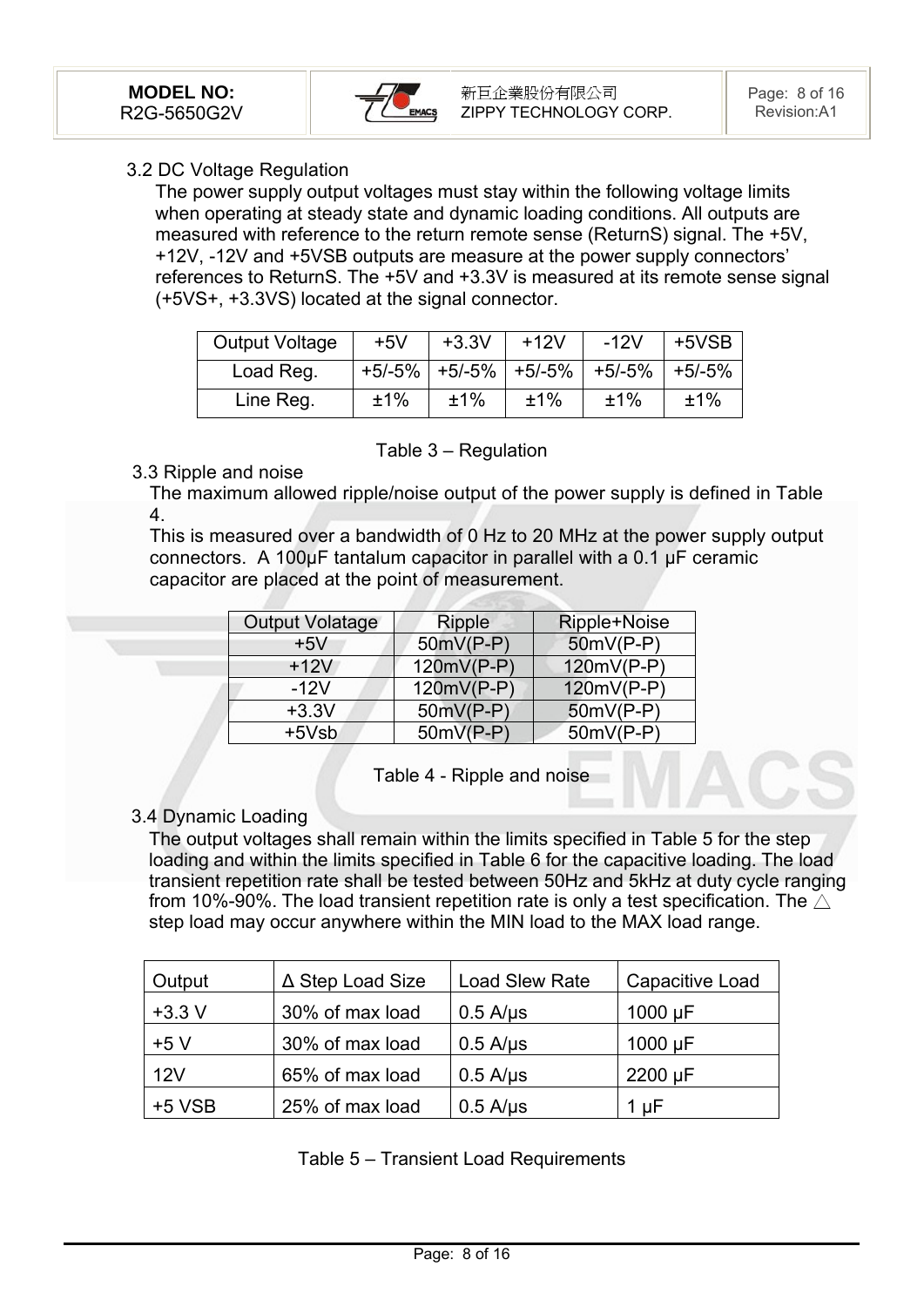

#### 3.5 Capacitive Loading

 The power supply shall be stable and meet all requirements with the Table 6 capacitive loading ranges.

| Output   | <b>MIN</b> | <b>MAX</b> | Units |
|----------|------------|------------|-------|
| $+3.3 V$ | 10         | 12,000     | μF    |
| $+5V$    | 10         | 12,000     | μF    |
| $+12V$   | 10         | 11,000     | μF    |
| $-12V$   | 1          | 350        | μF    |
| $+5$ VSB |            | 350        | uF    |

Table 6 – Capacitive Loading Conditions

#### 3.6 Timing Requirements

These are the timing requirements for the power assembly operation. The output voltages must rise from 10% to within regulation limits (Tvout\_rise) within 0 to 25mS. The +5V, +3.3V and +12V output voltages should start to rise at about the same time. All outputs must rise monotonically. The +5V output needs to be greater than the +3.3V output during any point of the voltage rise. The +5V output must never be greater than the +3.3V output by more than 2.25V. Each output voltage shall reach regulation within 50 ms (Tvout\_on) of each other during turn on of the power supply. Each output voltage shall fall out of regulation within 400 ms (Tvout off) of each other during turn off. Figure 1 and figure 2 show the turn On and turn Off timing

requirement. In Figure 2, the timing is shown with both AC and PSON# controlling the On/Off of the power supply.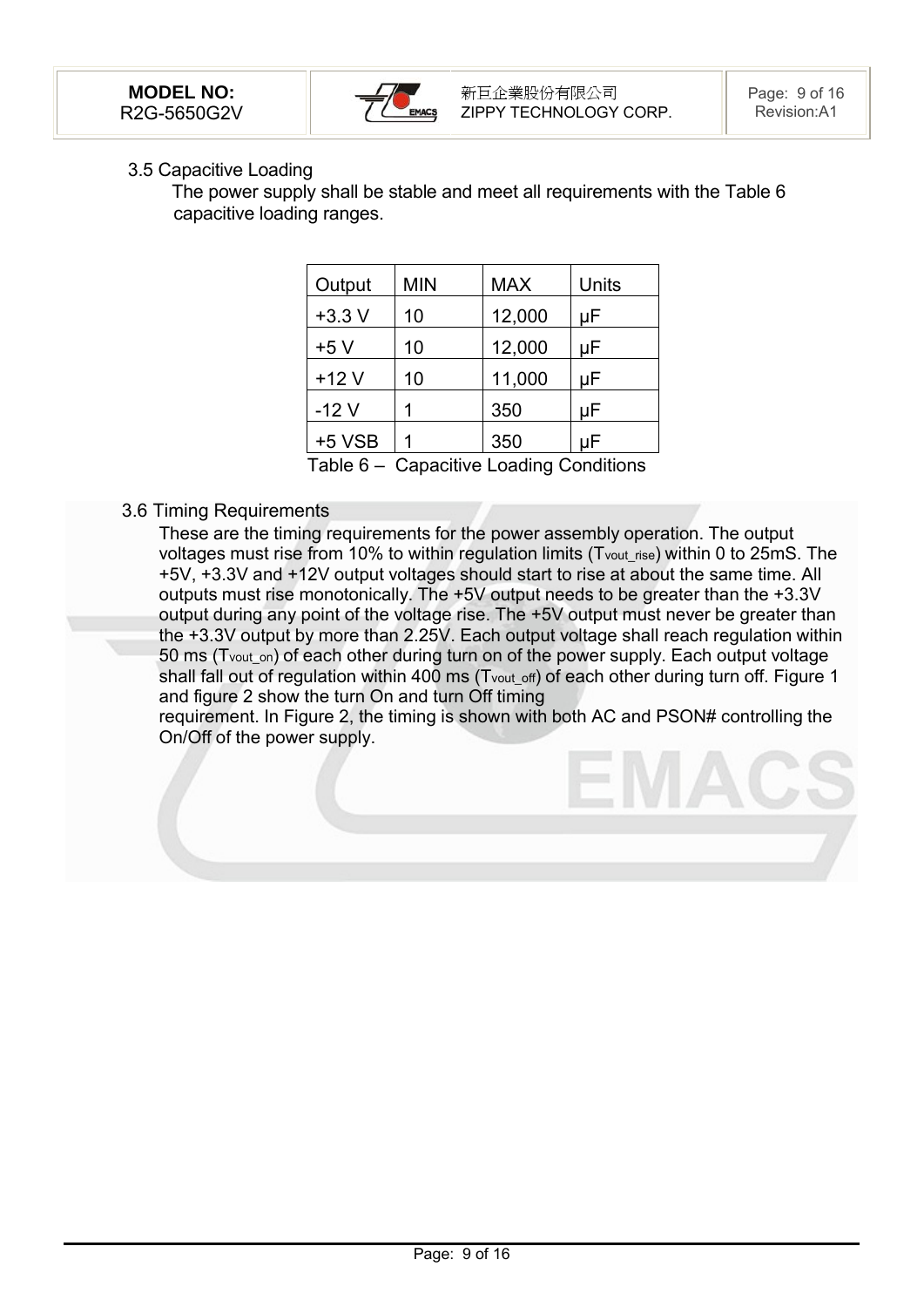

| Item       | <b>Description</b>                                                            | <b>MIN</b> | <b>MAX</b> | <b>Units</b> |
|------------|-------------------------------------------------------------------------------|------------|------------|--------------|
| Tvout rise | Output voltage rise time from each main output.                               |            | 20         | ms           |
|            | Ouput voltage rise time for the 5VSB output.                                  |            | 25         | ms           |
| Tvout on   | All main outputs must be within regulation of each<br>other within this time. |            | 50         | ms           |
| Tvout off  | All main outputs must leave regulation within this<br>time.                   |            | 400        | ms           |

Table 7 **–** Output Voltage Timing

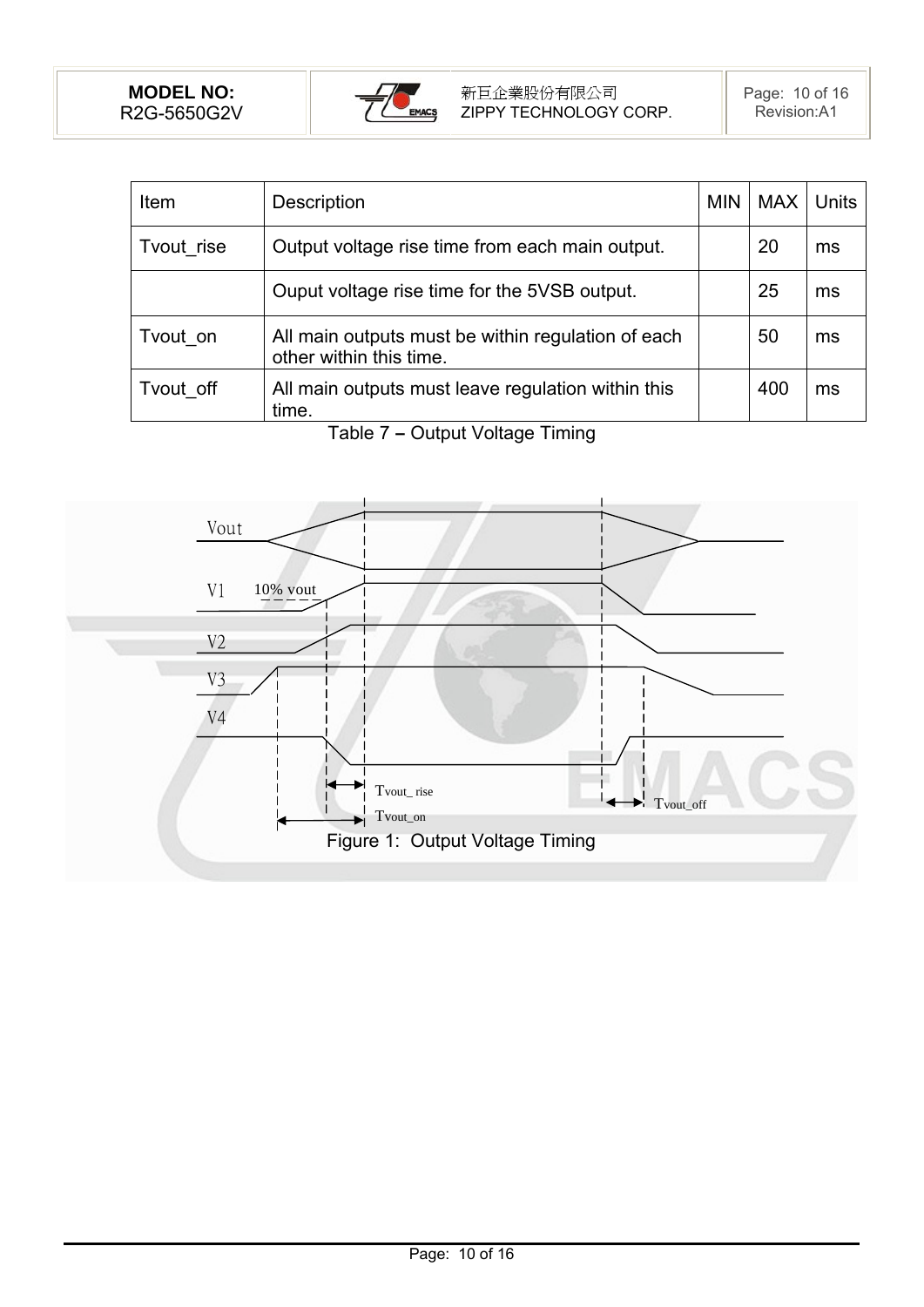

| Item           | Description                                                                                                                         | <b>MIN</b> | <b>MAX</b> | <b>UNITS</b> |
|----------------|-------------------------------------------------------------------------------------------------------------------------------------|------------|------------|--------------|
| Tsb_on_delay   | Delay from AC being applied to 5VSB<br>being within regulation.                                                                     |            | 1500       | ms           |
| Tvout_rise     | Output voltage rise time from each main<br>output.                                                                                  |            | 20         | ms           |
| Tac on delay   | Delay from AC being applied to all output<br>voltages being within regulation.                                                      |            | 2500       | ms           |
| Tsb_vout       | Delay from 5VSB being in regulation to<br>O/Ps being in regulation at AC turn on.                                                   | 5          | 1000       | ms           |
| Tpwok on       | Delay from output voltages within<br>regulation limits to PWOK asserted at turn<br>on.                                              | 100        | 500        | ms           |
| Tpwok_holdup   | Delay from loss of AC to deassertion of<br>PWOK. Tested at 60% of maximum load<br>and over 100~240VAC input                         | 13         |            | ms           |
| Tvout holdup   | Time all output voltages stay within<br>regulation after loss of AC. Tested at 60% of<br>maximum load and over 100~240VAC<br>input. | 16         |            | ms           |
| Tpwok off      | Delay from PWOK deasserted to output<br>voltages (3.3V, 5V, 12V, -12V) dropping out<br>of regulation limits.                        | 1          |            | ms           |
| Tsb_holdup     | Time 5VSB output voltage stays within<br>regulation after loss of AC.                                                               | 70         |            | ms           |
| Tpson on delay | Delay from PSON# active to output<br>voltages within regulation limits.                                                             | 5          | 400        | ms           |
| Tpson pwok     | Delay from PSON# deactive to PWOK<br>being deasserted.                                                                              |            | 50         | ms           |

Table 8 **–** Turn OnlOff Timing



Figure 2: Turn On/Off Timing(Power Supply)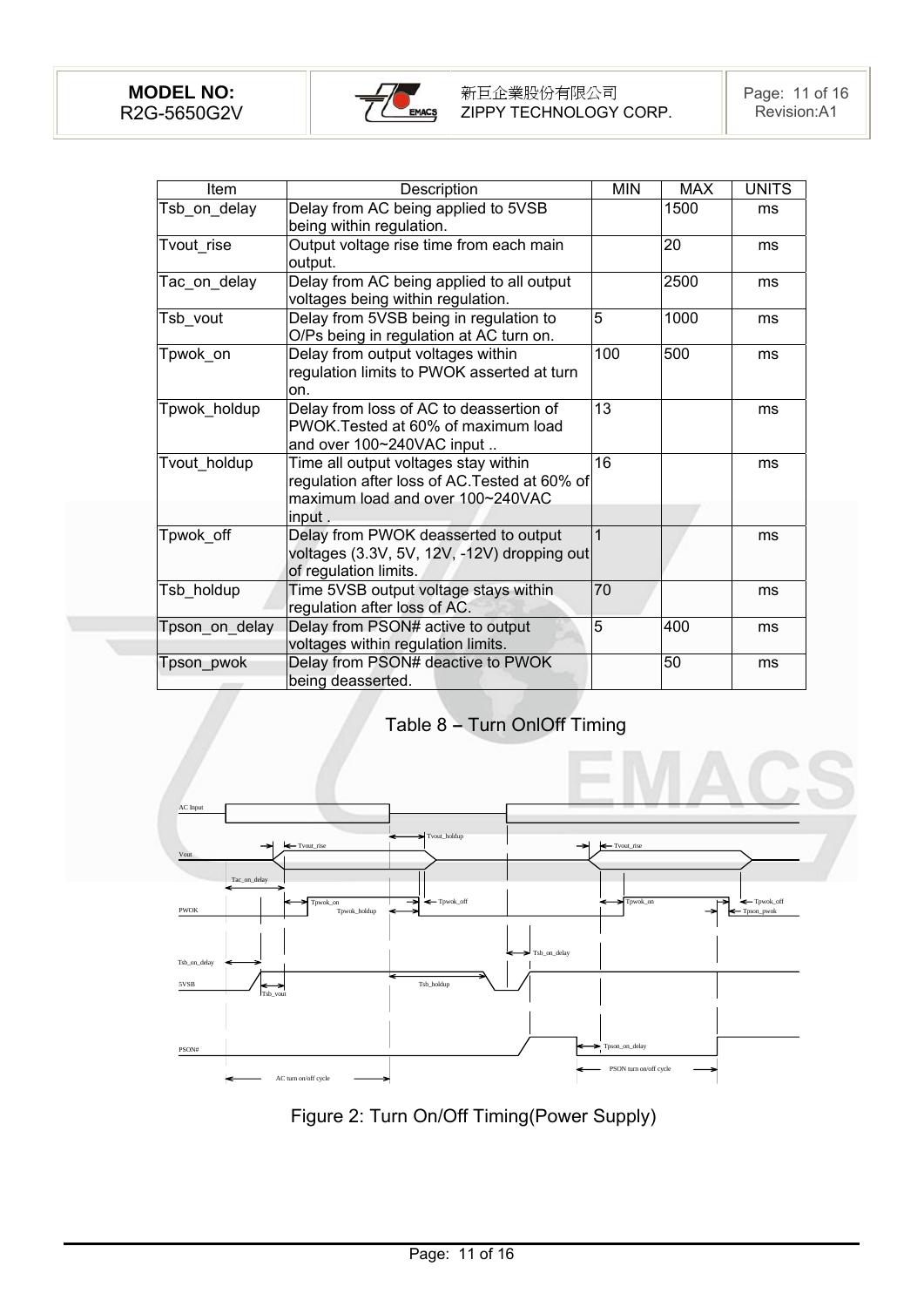

#### 3.7 Remote on/off control

The PSON# signal is required to remotely turn on/off the power supply. PSON# is an active low signal that turns on the +5V, +3.3V, +12V and –12V power rails. When this signal is not pulled low by the system, or left open, the outputs (except the +5VSB) turn off. This signal is pulled to a standby voltage by a pull-up resistor internal to the power supply. Refer to Figure 2 for timing diagram.

| Signal Type                         | Accepts an open collector/drain input from the<br>system. Pull-up to VSB located in power supply. |            |  |
|-------------------------------------|---------------------------------------------------------------------------------------------------|------------|--|
| $PSON$ = Low                        | <b>ON</b>                                                                                         |            |  |
| $PSON^{\#} = Open or High$          | <b>OFF</b>                                                                                        |            |  |
|                                     | <b>MIN</b>                                                                                        | <b>MAX</b> |  |
| Logic level low (power supply ON)   | 0 <sub>V</sub>                                                                                    | 1.0V       |  |
| Logic level high (power supply OFF) | 2.0V                                                                                              | 5.25 V     |  |
| Source current, Vpson = low         |                                                                                                   | 4 mA       |  |
| Power up delay:<br>Tpson on delay   | 5 <sub>ms</sub>                                                                                   | 400 ms     |  |
| PWOK delay:<br>T pson pwok          |                                                                                                   | 50 ms      |  |

Table 9 – PSON<sup>#</sup> Signal Characteristic

#### 3.8 Overshoot at Turn-on / Turn-off

 Any output overshoot at turn on shall be less than 10% of the nominal output value.

Any overshoot shall recover to within regulation in less than 10ms.

#### 3.9 standby outputs

 The 5VSB output shall be present when an AC input greater than the power supply turn on voltage is applied.

#### 4.0 Protection

Protection circuits inside the power supply shall cause only the power supply's main outputs to shutdown. If the power supply latches off due to a protection circuit tripping, either a AC cycle OFF for 15 sec, or PSON# cycle HIGH for 1 sec must be able to restart the power supply.

4.1 Over power protection

The power supply shall provide over power protection on the power supply latches all DC output into a shutdown state. Over power of this type shall cause no damage to power supply, after over load is removed and a power on/off cycle is initiated, the power supply will restart.

Trigger point total power min. 110%, max. 160%.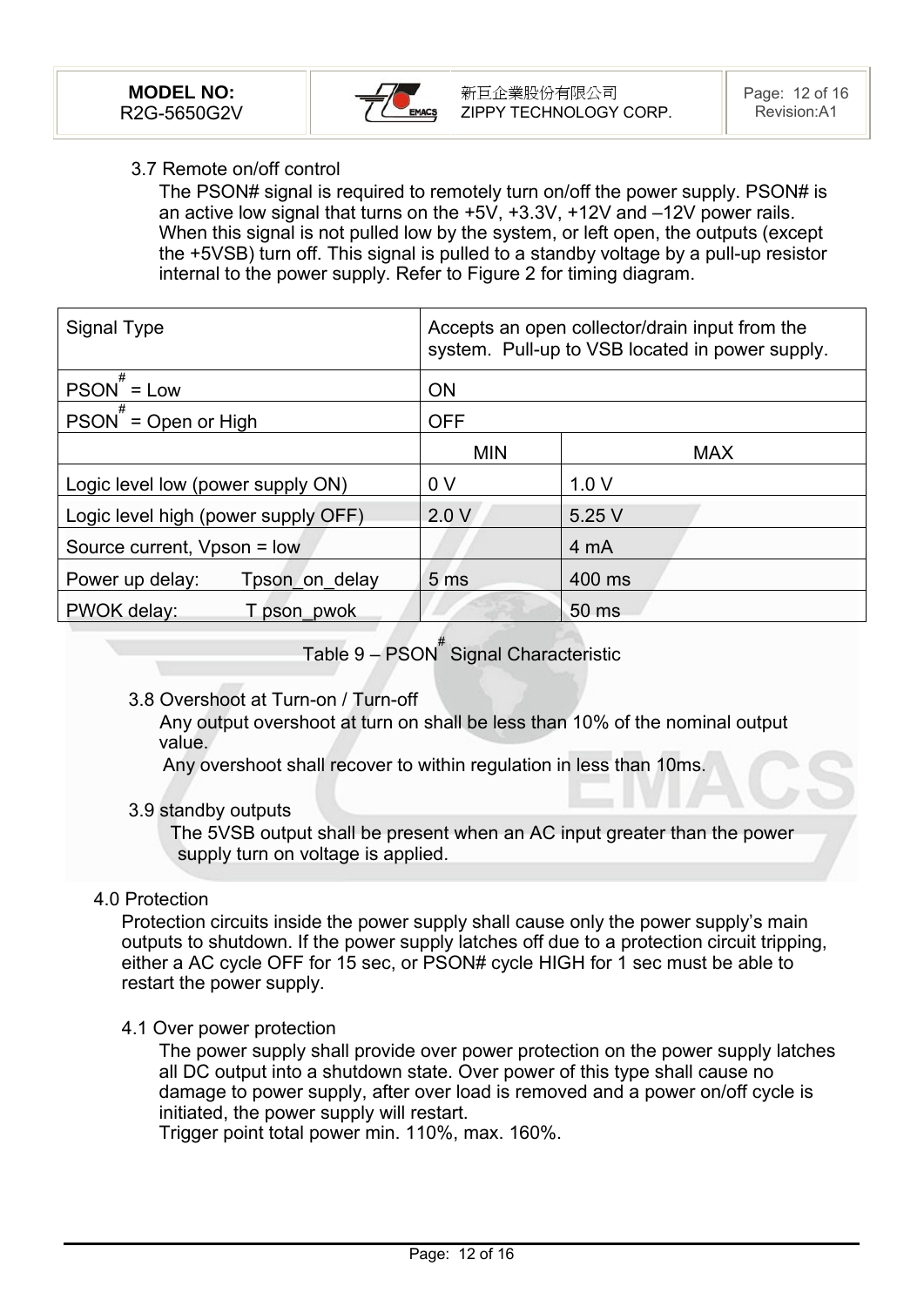

#### 4.2 Over voltage protection

The power supply shall shut down in a latch off mode when the output voltage exceeds the over voltage limit shown in Table 10.

| Voltage | Minimum  | Maximum  | Shutdown  |
|---------|----------|----------|-----------|
| $+3.3$  | $+3.5V$  | $+5.5V$  | Latch Off |
| $+5V$   | $+5.5V$  | $+7.5V$  | Latch Off |
| $+12V$  | $+13.5V$ | $+16.5V$ | Latch Off |

Table 10 -Over Voltage Protection

#### 4.3 Over current protection

This power supply shall have current limit to prevent the +5V, +3.3V, and +12V outputs from exceeding the values shown in Table 11. The current limit shall not trip under maximum continuous load or peak loading as described in Table 5. The power supply shall latch off if the current exceeds the limit. The latch shall be cleared by toggling the PSON# signal or by cycling the AC power. The power supply shall not be damaged from repeated power cycling in this condition. The –12V and +5VSB outputs shall be shorted circuit protected so that no damage can occur to the power supply.

| Voltage | <b>Minimum</b> | <b>Maximum</b> | Shutdown  |
|---------|----------------|----------------|-----------|
| $+5V$   | 110%           | 160%           | Latch Off |
| $+3.3V$ | 110%           | 160%           | Latch Off |
| $+12V$  | 110%           | 160%           | Latch Off |

Table 11 – Over Current Protection

4.4 Short Circuit Protecton

4.4.1: A short circuit placed on any DC output to DC return shall cause no damage.

- 4.4.2: The power supply shall be latched in case any short circuit is taken place at +5V,+3.3V,+12V ,-12V output.
- 4.4.3: The power supply shall be auto-recovered in case any short circuit is taken place at +5VSB.

#### 5.0 Environmental Requirements

#### 5.1 Temperature

| Operating Temperature Range:     | $0^{\circ}$ C ~ 50 $^{\circ}$ C   |
|----------------------------------|-----------------------------------|
| Non-Operating Temperature Range: | $-20^{\circ}$ C ~ 80 $^{\circ}$ C |
|                                  |                                   |

#### 5.2 Humidity

| <b>Operating Humidity Range:</b> | $20\% \approx 80\% RH$ non- |
|----------------------------------|-----------------------------|
| Non-Operating Humidity Range:    | $10\% \sim 90\%$ RH non-    |
|                                  |                             |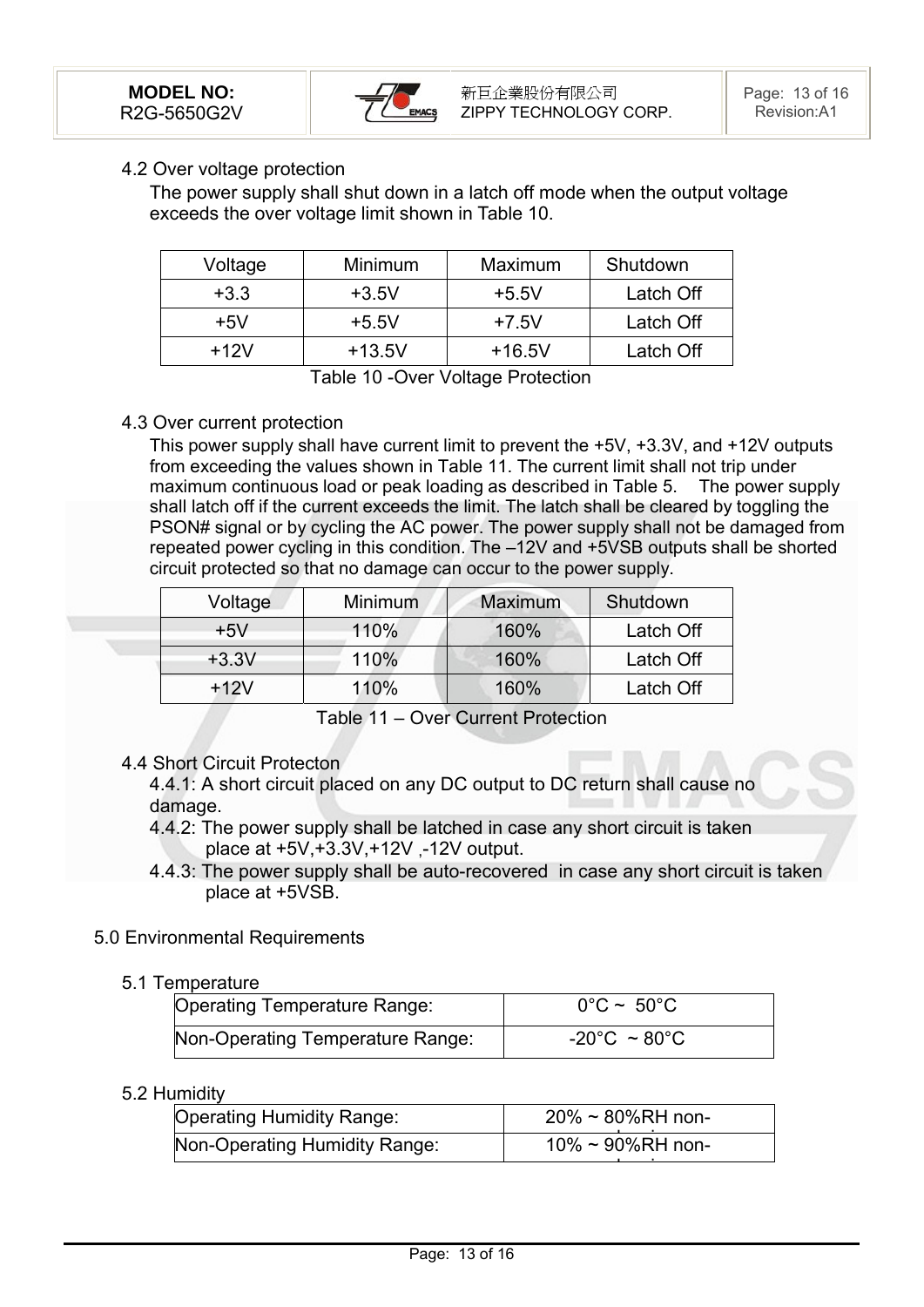

### 5.3 Altitude

| <b>Operating Altitude Range:</b> | Sea level to 16,000 ft |  |  |
|----------------------------------|------------------------|--|--|
| Non-Operating Altitude Range:    | Sea level to 40,000 ft |  |  |

#### 6.0 Safety

- The power supply must be certified to the safety standard listed following:
- 6.1 Underwriters laboratory (UL). The power supply designed to meet UL 60950.
- 6.2 Canadian standards association (CUL) The power supply designed to meet CSA C22.2 No. 60950.
- 6.3 TUV

The power supply shall be designed to meet TUV EN-60950.

6.4 CCC Standards

The power supply shall be designed to meet GB9254-2008, GB4943.1-2011, GB17625.1-2012.

#### 6.5 Power Line Transient.

The power supply shall be designed to meet the following standards

- a.) EN 61000-4-2(ESD) Criterion B,  $\pm$  4KV by contact,  $\pm$ 8KV by air.
- b.) EN 61000-4-4(EFT) Criterion B,  $\pm$  1KV.
- c.) EN 61000-4-5(SURGE) Criterion B, Line-Line  $\pm$  1KV  $Line-Farth + 2KV$
- 6.6 RFI / EMI Standards

 The power supply shall comply with the following radiated and conducted Emissions standards,

- a.) FCC part 15. class B.
- b.) CISPR 22 (EN 55022). class B.
- 6.7 Leakage current

 Input leakage current from line to ground will be less than 3.5mA rms. Measurement will be made at 240 VAC and 60Hz.

#### 6.8 Production Line Testing

100% of the power supply production must have the following test performed. Each power shall be marked indicating the testing was done and passed. Typically this is done by stamping or labeling the power supply with "Hi-pot test OK".

#### 6.9 Hi-Pot Testing

| Primary to secondary                                                | : 3000 VAC for 1 sec.                                   |
|---------------------------------------------------------------------|---------------------------------------------------------|
| Primary to FG                                                       | : 1500 VAC for 1 sec.                                   |
| 6.10 Insulation resistance<br>Primary to secondary<br>Primary to FG | : 30 meg. Ohm min. 500 VDC<br>: 30 meg. Ohm min. 500VDC |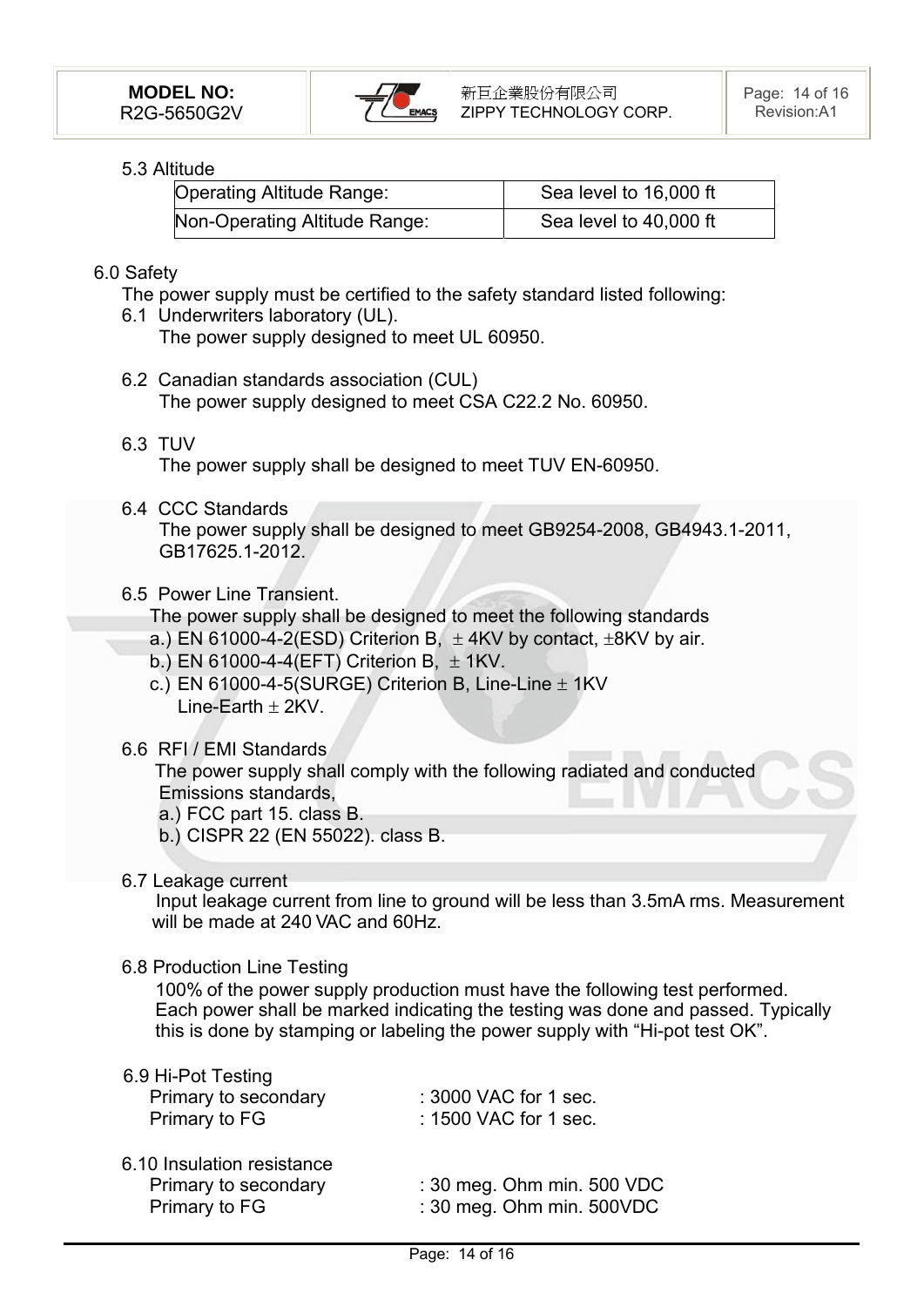

### 7.0 Reliability

7.1 Burn in

All products shipped to customer must be burn in. The burn in shall be performed at high line voltage.

7.2 MTBF

The MTBF of the power supply shall be calculated utilizing the Part-Count Analysis method of MIL-HDBK-217F.

The calculated MTBF of the power supply is 223,647 hours at ambient temperature 25 degree.anical requirements

8.0 Mechanical requirements

Physical dimension : 276mm (D ) x 101mm (W) x 82mm (H)

#### 9.0 Redundant Function

#### 9.1 Hot Swap Requirements

The redundant power supply modules shall be hot swappable. Hot swapping a power supply is the process of inserting and extracting a power supply from an operating. During this process the output voltage shall remain within the limits specified in Table 3 with the capacitive load specified Table 5. The Sub-system shall not exceed the .maximum inrush current as specified in section 2.2. The power supply can be hot swapped by the following methods:

AC connecting separately to each module. Up to two power supplies may be on a single AC power source.

Extraction: The AC power will be disconnected from the power supply first and then the power supply is

Extracted from the sub-system. This could occur in standby mode or powered on mode. Insertion: The module is inserted into the cage and then AC power will be connected to the power supply module.

For power modules with AC docking at the same time as DC. Extraction: The module is extracted from thecage and both AC and DC disconnect at the same Time. This could occur in standby or power on mode. No damage or arcing shall occur to the DC or AC contacts which could cause damage. Insertion: The AC and DC connect at the same time as the module is inserted into the cage. No damage to the connector contacts shall occur. The module may power on or come up into standby mode.

Many variations of the above are possible. Supplies need to be compatible with these different variations depending upon the sub-system construction. In general, a failed (off by internal latch or external control) supply may be removed, then replaced with a good power supply(must use the same model) , however, hot swap needs to work with operational as well as failed power supplies. The newly inserted power supply may get turned on by inserting the supply into the system or by system management recognizing an inserted supply and explicitly turning it on.